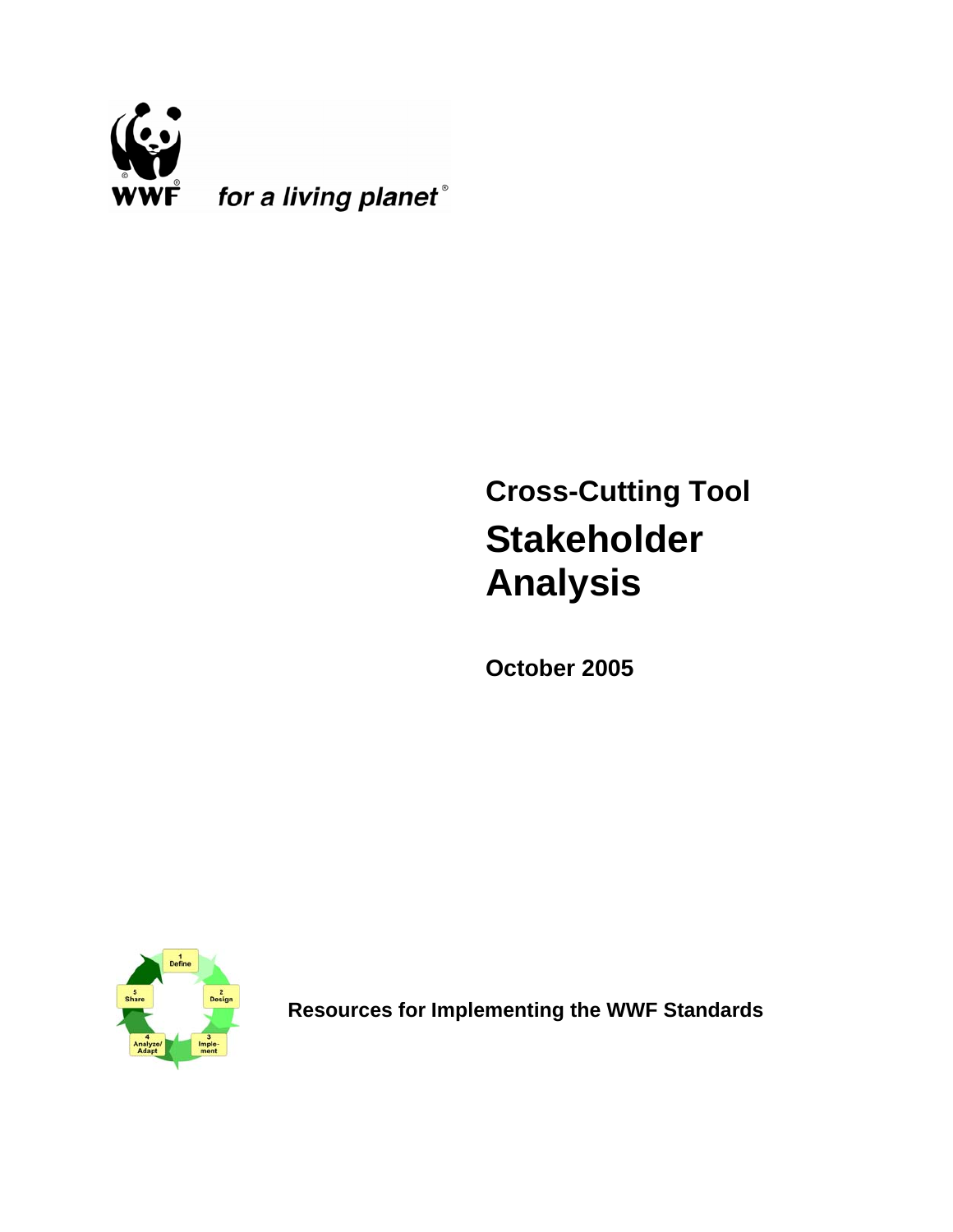# **Contents**

| 1. Identifying the key stakeholders and their interests (positive or negative) in the project 2  |  |
|--------------------------------------------------------------------------------------------------|--|
| 2. Assessing the influence and importance of each stakeholder as well as the potential impact of |  |
|                                                                                                  |  |
|                                                                                                  |  |
|                                                                                                  |  |
|                                                                                                  |  |

This document is intended as a resource to support the implementation of the *WWF Standards of Conservation Project and Programme Management.* Stakeholder analysis is an important component of many of the steps in these standards.

This document may change over time; the most recent version can be accessed at: https://intranet.panda.org/documents/folder.cfm?uFolderID=60976

**Written by:** Bronwen Golder, WWF-US and Meg Gawler*, ARTEMIS Services.* **Edited by**: Foundations of Success

Please address any comments to Sheila O'Connor (soconnor@wwfint.org).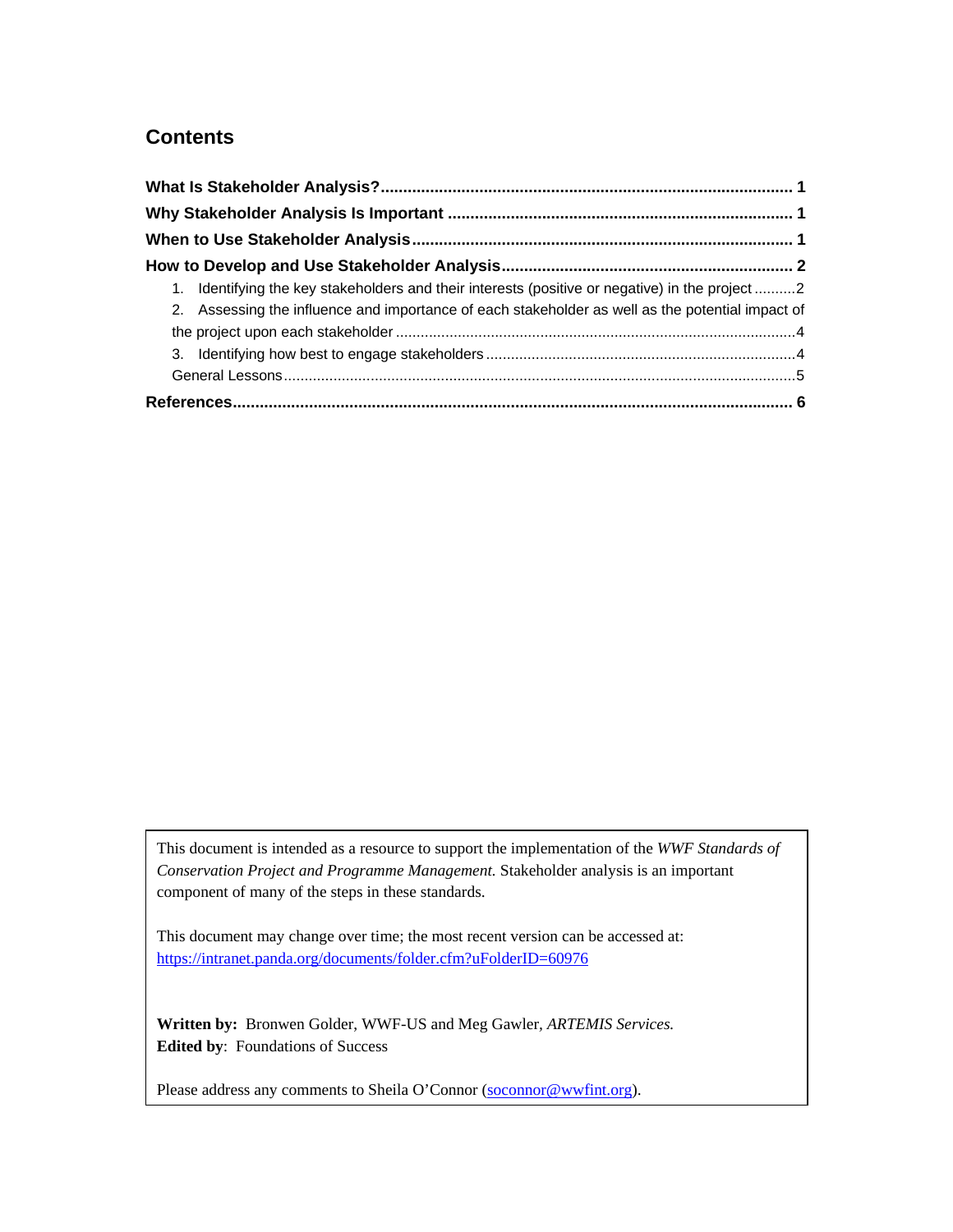# **Stakeholder Analysis**

#### **What Is Stakeholder Analysis?**

A "stakeholder" can be defined as:

*Any individual, group, or institution who has a vested interest in the natural resources of the project area and/or who potentially will be affected by project activities and have something to gain or lose if conditions change or stay the same.* 

Stakeholders are all those who need to be considered in achieving project goals and whose participation and support are crucial to its success. Stakeholder analysis identifies all primary and secondary stakeholders who have a vested interest in the issues with which the project or policy is concerned. The goal of stakeholder analysis is to develop a strategic view of the human and institutional landscape, and the relationships between the different stakeholders and the issues they care about most.

# **Why Stakeholder Analysis Is Important**

Ultimately, all projects depend on selecting stakeholders with whom they can jointly work towards goals that will reduce or reverse the threats to your key conservation targets.

A stakeholder analysis can help a project or programme identify:

- The interests of all stakeholders who may affect or be affected by the programme/project;
- Potential conflicts or risks that could jeopardise the initiative;
- Opportunities and relationships that can be built on during implementation;
- Groups that should be encouraged to participate in different stages of the project;
- Appropriate strategies and approaches for stakeholder engagement; and
- Ways to reduce negative impacts on vulnerable and disadvantaged groups.

The full participation of stakeholders in both project design and implementation of is a key to – but not a guarantee of – success. Stakeholder participation:

- Gives people some say over how projects or policies may affect their lives;
- Is essential for sustainability;
- Generates a sense of ownership if initiated early in the development process;
- Provides opportunities for learning for both the project team and stakeholders themselves; and
- Builds capacity and enhances responsibility.

# **When to Use Stakeholder Analysis**

Stakeholder analysis can be undertaken throughout all stages of the project cycle, but it definitely should be undertaken at the outset of a project or programme. In particular, during the *Define* phase, stakeholder analysis is a crucial component of situation analysis (Step 1.4 in the *WWF Standards of Conservation Project and Programme Management*). As you go through your situation analysis, stakeholder analysis provides a preliminary identification of key stakeholders, indicating who is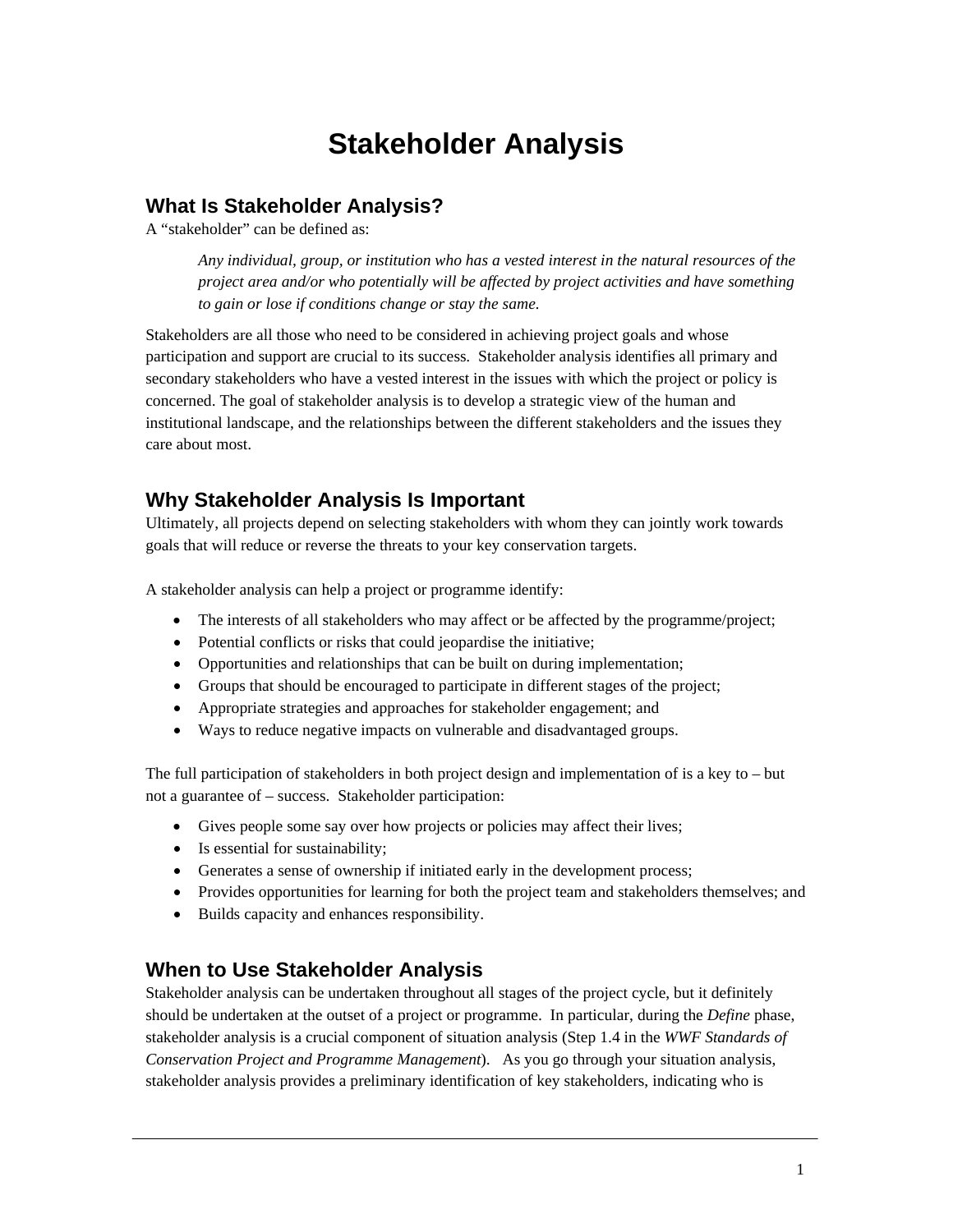important and influential and how they can be involved in the programme. During the *Design* phase (Step 2.1), a detailed stakeholder analysis, involving all key stakeholders, will help shape the development of strategic actions and inform risk analysis. In the *Implement* phase (Step 3.4, in particular), stakeholder analysis will help identify who, how and when stakeholders should be involved in project/programme activities. Later, during the *Analyze/Adapt* and S*hare* phases, the stakeholder analysis serves as a reminder, providing a benchmark against which projects can monitor and evaluate the effectiveness of their engagement with stakeholders, both supportive and opposing.

Stakeholder analysis is also an appropriate time to explore whether or not gender will be a factor in the elaboration and implementation of future efforts. It is well documented that discrimination by gender is likely to diminish the impact and effectiveness of projects and policies. Furthermore, the inclusion of women as stakeholders has the potential to achieve both better management of the resource base and improved community welfare. Gender analysis involves the assessment of:

- The distribution of tasks, activities, and rewards associated with the division of labour at a particular locality or across a region;
- The relative positions of women and men in terms of representation and influence; and
- The benefits and disincentives associated with the allocation of tasks to women and men.

# **How to Develop and Use Stakeholder Analysis**

Given the potential impact of stakeholder attitudes and influence on the success of a project, it is often best to ensure a wide scope of the stakeholder analysis during the *Define* and *Design* phases to make sure that legitimate stakeholder interests and concerns are effectively addressed during the *Implement* and *Analyze/Adapt* phases.

There are a number of ways of undertaking a stakeholder analysis. Workshops, focus groups and interviews are three common approaches. During the course of the project cycle you may use all three, matching the technique to the evolving needs of the project. Whatever approach is used, there are three essential steps in stakeholder analysis: 1) Identifying the key stakeholders and their interests (positive or negative) in the project; 2) Assessing the influence of, importance of, and level of impact upon each stakeholder; and 3) Identifying how best to engage stakeholders. We describe key questions to ask at each of these steps and provide an example of a tool.

#### *1. Identifying the key stakeholders and their interests (positive or negative) in the project*

As outlined in the *Basic Guidance to Situation Analysis,* any given threat or opportunity factor has one or more stakeholder groups associated with it. To analyse stakeholder groups, you can thus either start with your situation analysis and think about the key stakeholders associated with each, or start with an analysis of the stakeholders and then link them to specific threat and opportunity factors.

Some of the key questions you should ask at this step include:

• How are the threatened project targets being used? By whom? Who is threatening the conservation target?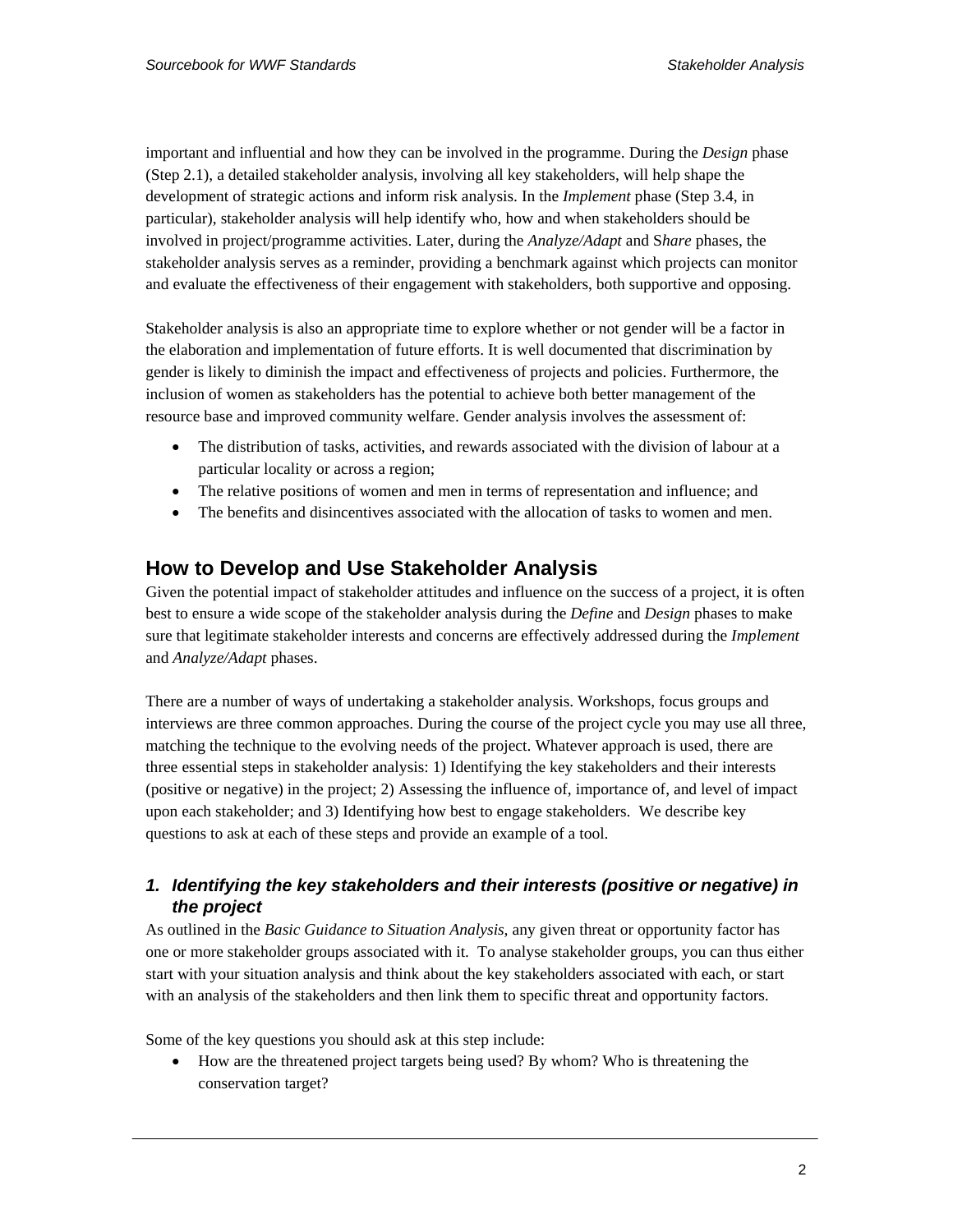- Who is most dependent on the resources at stake? Is this a matter of livelihood or economic advantage? Are these resources replaceable by other resources?
- Who possesses claims including legal jurisdiction and customary use over the resources at stake? Are several government sectors and ministry departments involved? Are there national and/or international bodies involved because of specific laws or treaties?
- Who are the people or groups most knowledgeable about, and capable of dealing with, the resources at stake? Who is managing these resources? With what results?
- Are the stakeholders and their interests geographically and seasonally stable, or are there migration patterns?
- Are there major events or trends currently affecting the stakeholders (e.g., development initiatives, land reforms, migration, population growth)?
- Has there been a similar initiative in the region? If so, to what extent did it succeed? Who was in charge and how did local stakeholders respond?

A useful tool for this first step – identifying the key stakeholders and their interests – is given in the table below. Begin by brainstorming all possible stakeholders using the above questions as a guide. Then research the human environment. Talk to various stakeholders, and ask them who they would see as potential stakeholders for the initiative in question. Your list of stakeholders may grow or shrink as your analysis progresses, and your understanding deepens. Next try to learn about each stakeholder group in as much depth as possible.

To fill out the first column in the matrix below, list the stakeholders in relation to the above list of questions. Number your stakeholders for easy reference. Then describe the stake or mandate of each stakeholder in the second column. The mandate refers to the nature and limits of each stakeholder's stake in the resource (e.g. livelihoods, profit, lifestyles, cultural values, spiritual values, etc.), and the basis of that stake (e.g. customary rights, ownership, administrative or legal responsibilities, intellectual rights, social obligation, etc.). For each stakeholder, describe their potential role in the project in column 3. Then note in column 4 if the stakeholder is marginalized, e.g. women, indigenous peoples, ethnic minorities, youth, or other impoverished or disenfranchised groups. Marginalized stakeholders lack the recognition or capacity to participate in collaboration efforts on an equal basis, and particular effort must be made to ensure and enable their participation. In the last column decide who are the key stakeholders, i.e., those who – because of claims over or direct dependence on the resources, or their power, authority, or responsibility – are central to the initiative at hand. Their participation is critical.

| <b>Stakeholders</b> | <b>Stake / Mandate</b> | <b>Potential Role in</b><br>Project | Margina-<br>lized? | Key? |
|---------------------|------------------------|-------------------------------------|--------------------|------|
|                     |                        |                                     |                    |      |
|                     |                        |                                     |                    |      |
|                     |                        |                                     |                    |      |
|                     |                        |                                     |                    |      |

|  | Table 1. Stakeholder Analysis Matrix |  |  |
|--|--------------------------------------|--|--|
|  |                                      |  |  |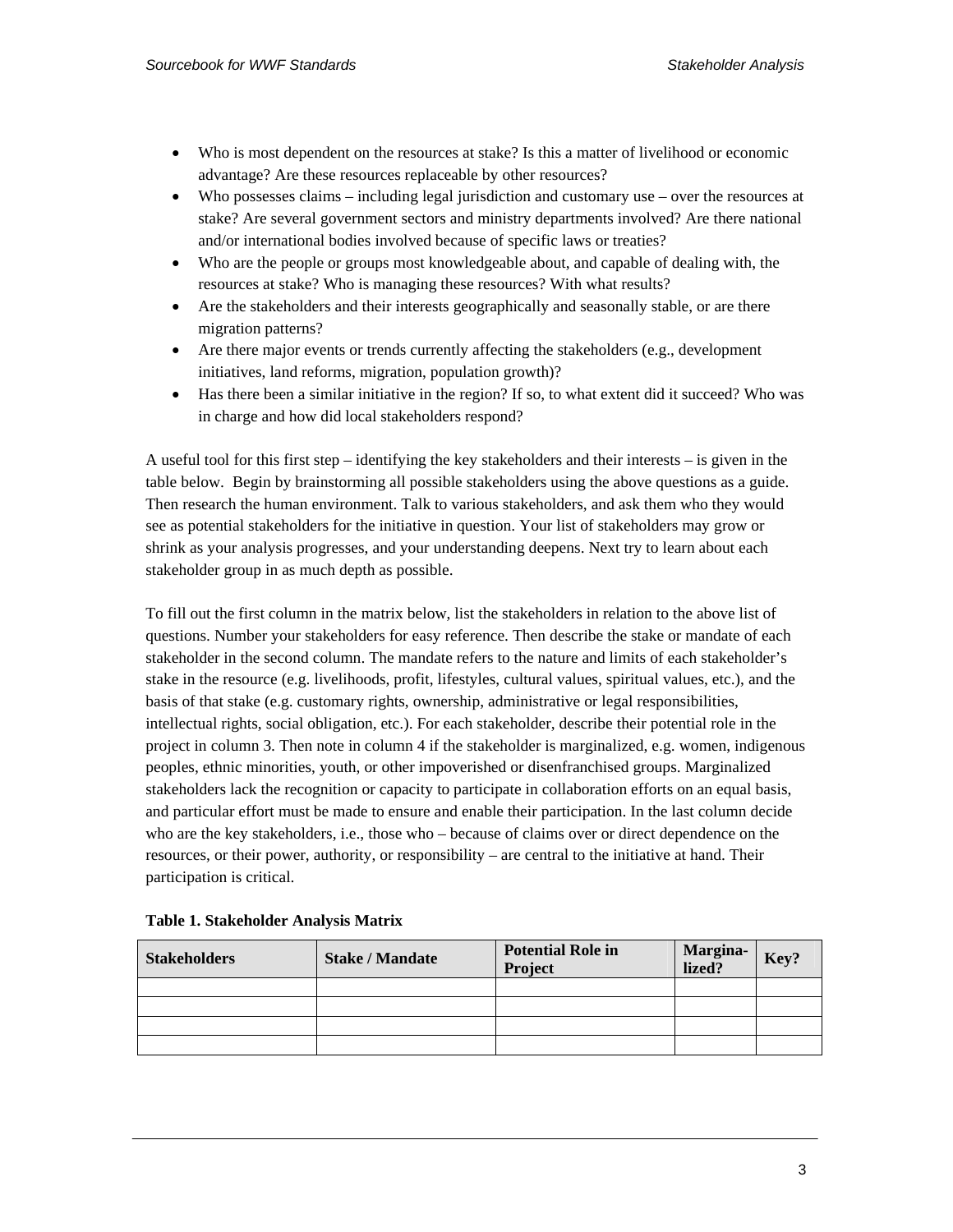#### *2. Assessing the influence and importance of each stakeholder as well as the potential impact of the project upon each stakeholder*

Key questions for this second step in a stakeholder analysis include:

- Who is directly responsible for decisions on issues important to the project?
- Who holds positions of responsibility in interested organizations?
- Who is influential in the project area (both thematic and geographic areas)?
- Who will be affected by the project?
- Who will promote/support the project, provided that they are involved?
- Who will obstruct/hinder the project if they are not involved?
- Who has been involved in the area (thematic or geographic) in the past?
- Who has not been involved up to now but should have been?

To continue with the second step of the stakeholder analysis – assessing the influence, importance, and level of impact upon each stakeholder – a simple grid is shown in Figure 1 that can be useful for thinking through how different types of stakeholders might be engaged. It organizes stakeholders according to their likely influence over decisions to be made, and the likely impact of project decisions upon them.

This analysis can be done using pieces of paper or cards on a table top or wall with the matrix written up on flipchart, as follows:

- 1. Identify stakeholders and write them on cards (one per card).
- 2. Organize and agree placement of cards on the matrix.
- 3. Consider relationships (e.g. responsibilities, rights, levels of conflict) within and between stakeholders in each area of the matrix.
- 4. Consider potential strategies (approaches, methods) for engaging different stakeholders in each area. The approaches in indicate common (but definitely not exclusive) approaches of engagement.

The following questions may prove useful when considering where stakeholders sit on the Influence/Impact analysis quadrant):

- Are they likely to influence the success or failure of your project?
- What is their relationship with WWF?
- What is their relationship with the project?
- Where are they now versus where you think they should be on the Influence/Impact quadrant?

#### *3. Identifying how best to engage stakeholders*

Finally, the third step involves determining how to involve the different stakeholders. Different types of stakeholders will be engaged in different ways in the various stages of the project, from gathering and giving information, to consultation, dialogue, working together, and partnership.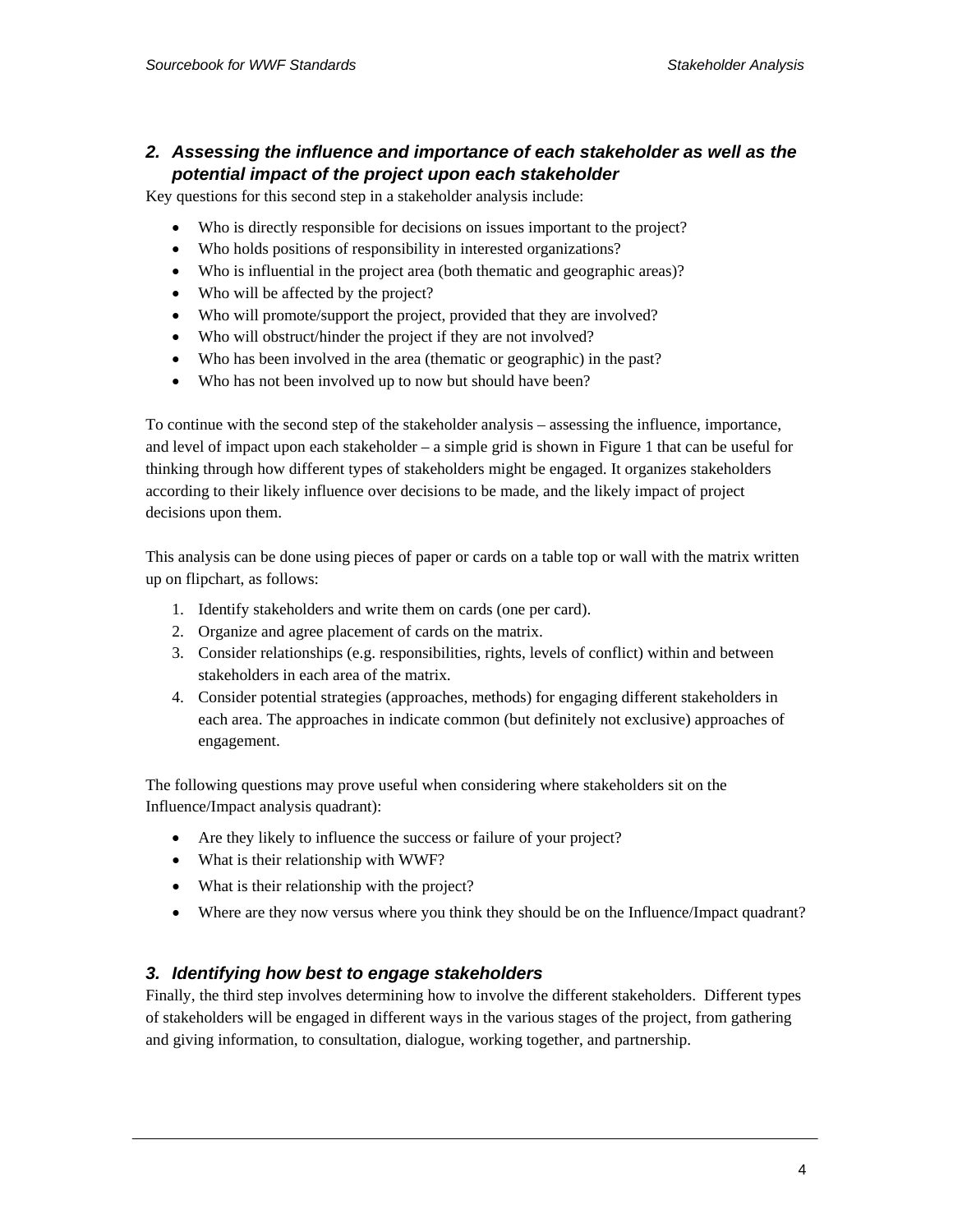

This third step in the stakeholder analysis is covered in Step 3.4 of the Standards, which focuses on partnerships. Determining who needs or wants to be involved, and when and how that involvement can be achieved provides the basis for developing collaborations. Once stakeholder views are understood, a decision can be made on whether to pursue collaboration.

The importance of the process in planning and conducting successful collaborations cannot be overemphasized. Good-faith efforts are often derailed because the parties are not skilled in the collaboration process, and because insufficient attention is given to designing and managing it. Using an inclusive, transparent approach during project development and implementation will help build ownership and commitment. If it is not possible or realistic to have all key stakeholders involved from the outset, then a process for gradual involvement may be needed.

#### *General Lessons*

The increasing scope and ambition of many projects require a commitment to dialogue and collaboration with a diverse range of stakeholders. Dialogue that is open and transparent is critical to long-term success. Resource managers have learned a number of lessons in stakeholder collaboration, namely that: